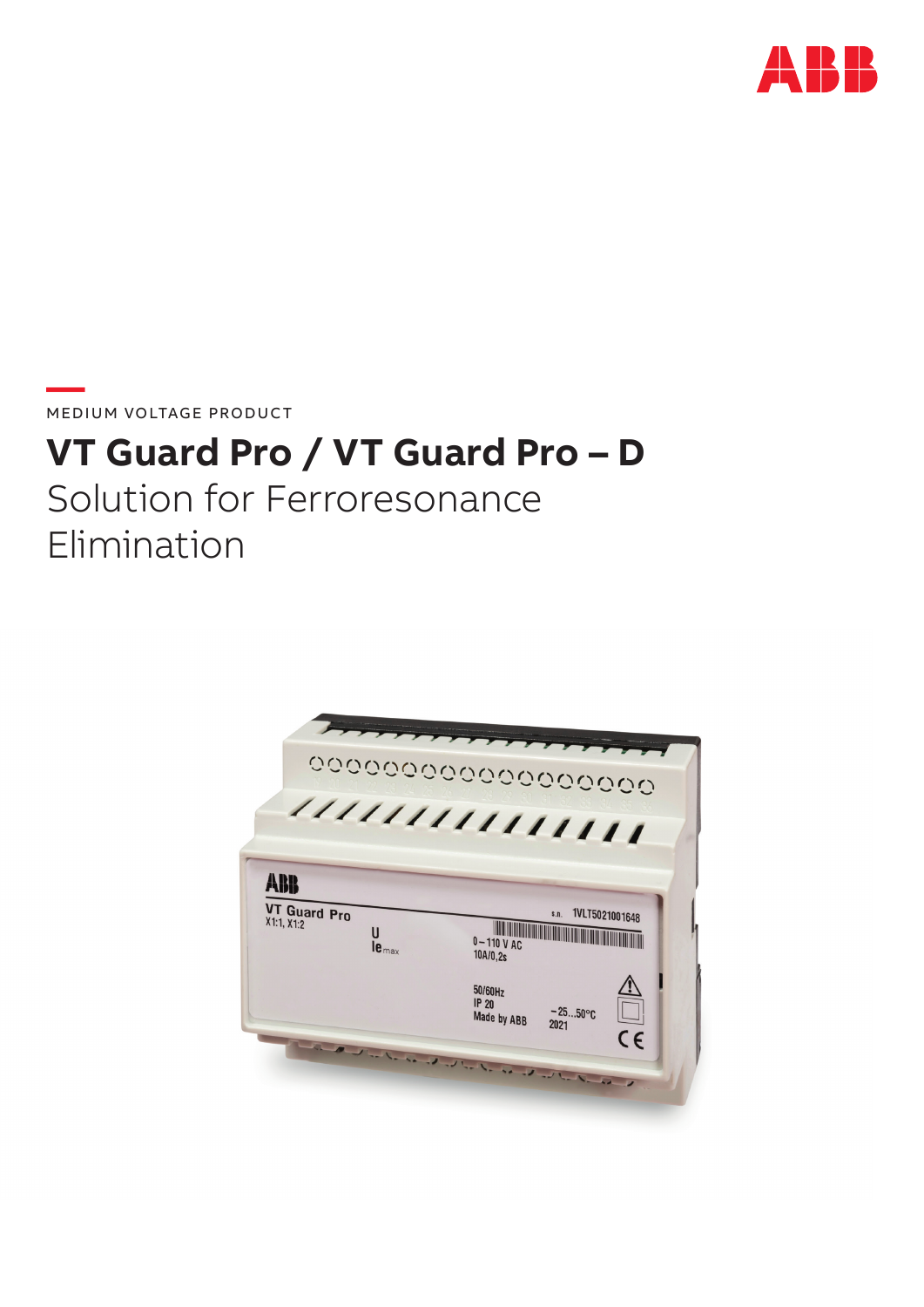— 01 Experimental demonstration of VT Guard Pro effectiveness

— 02 Connection of VT Guard Pro to open delta configuration (connection of the VT Guard Pro-D described in User manual)

# **Description**

VT Guard Pro is an advanced security device that protects MV inductive voltage transformers (VTs) against ferroresonant oscillations. It is designed to be used in open-delta connection of three single-phase VTs. Ferroresonant oscillations may be initiated by transient events (such as switching operations) in power networks. The undamped ferroresonant oscillations are dangerous to the equipment installed due to large overcurrents and overvoltages which may lead to permanent damage of the equipment. VT Guard Pro belongs to a new family of advanced protection devices that protect VTs against ferroresonant phenomena by proper and prompt damping action (Fig. 1), without creating excessive power consumption (as in the case of using ordinary damping resistors) during normal operation of the network.

## **VT Guard Pro and VT Guard Pro–D**

Two versions of the VT Guard Pro are available. Both versions are identical from the functionality point of view (damping ability), but the VT Guard Pro–D has extended functions that allow self-diagnosis and enable possibility of cooperation with superior system. This diagnostic feature allows the device to check itself (functionality of its circuits) and is able to send information about its state to a superior system.



## **Application**

VT Guard Pro should be connected in open delta configuration of three single-phase VTs, as it is shown in Fig. 2. VT Guard Pro may be used together with earth-fault protection already connected in open delta (VT Guard Pro should be connected in parallel to the earth-fault protection).



#### **Advantages**

- Lower resistance than in standard damping resistor (provides better damping ability)
- Mounted in the LV compartment on DIN rail
- Small size
- Applicable to MV instrument voltage transformers, with residual windings
- One VT Guard Pro protects all 3 voltage transformers in open delta connection
- High reliability (redundancy circuits)
- Advanced setting (time delay, threshold voltage)

## **VT Guard Pro–D offers additional functions**

- Device status indication by LED + auxiliary contact
- Cooperation with superior system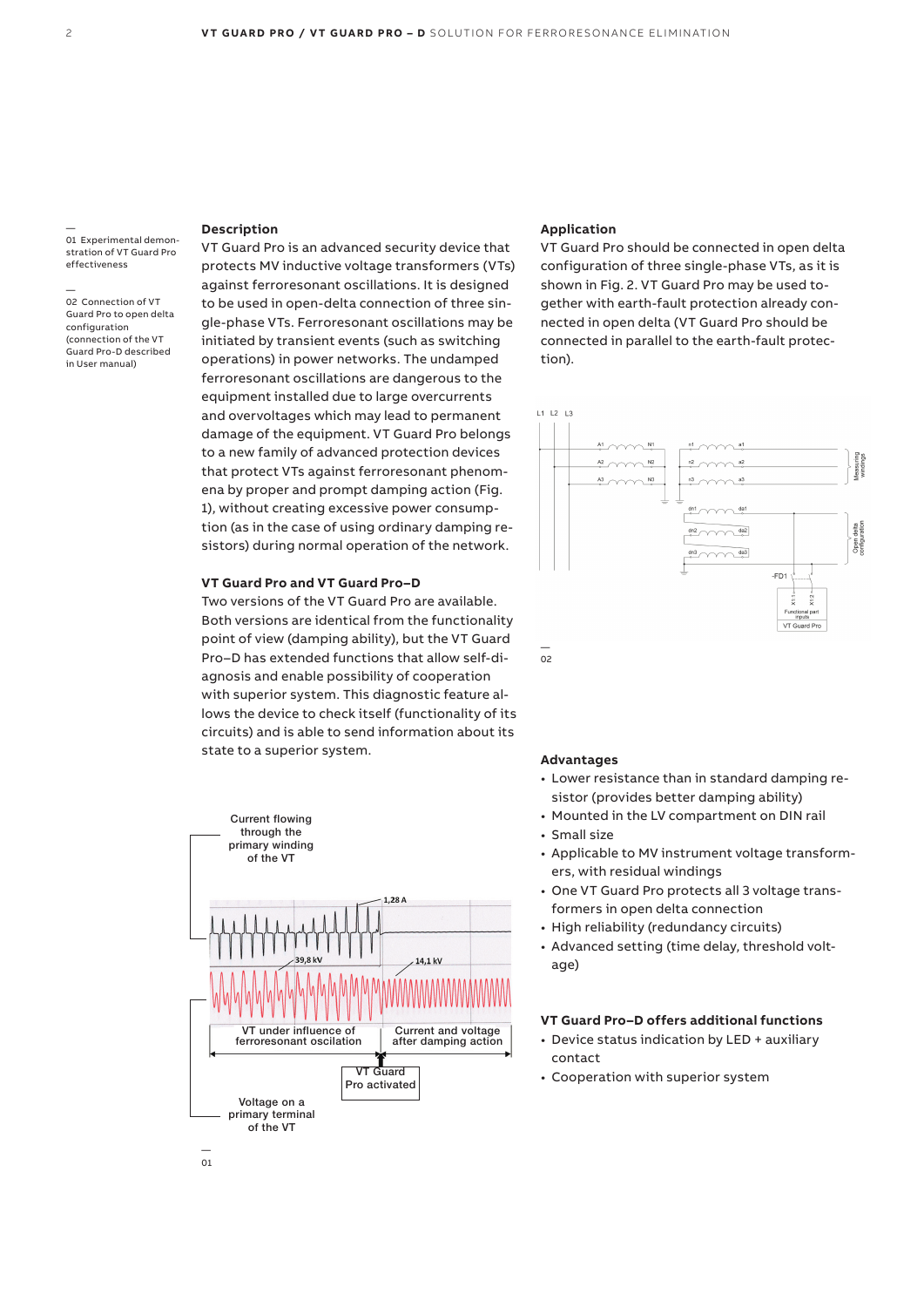# **Technical parameters**

| Device part | Device part        | Rated operational voltage     | Ue             | 100/110            | V AC            |
|-------------|--------------------|-------------------------------|----------------|--------------------|-----------------|
|             |                    | Max. operational current      | e,max          | 10 A/0.2 s         |                 |
|             |                    | Voltage range                 | U              | $0 - 110$          | V AC            |
|             |                    | Nominal frequency             | $n_{\rm n}$    | 50/60              | Hz              |
|             |                    | Time delay                    | t <sub>a</sub> | 0.4; 1.4; 2.4; 3.4 | s               |
|             |                    | Threshold voltage             | U              | 20: 25: 30         | V               |
|             | Diagnostic         | Rated control supply voltage  | $U_{\rm c}$    | 100/V3; 100/3      | V AC            |
|             |                    | Voltage range                 | U              | $33 - 110$         | V AC            |
|             |                    | Nominal frequency             | f,             | 50/60              | <b>Hz</b>       |
|             | Auxiliary contacts | Rated control circuit voltage | $U_{c}$        | 230 (max. 100 mA)  | V AC            |
|             |                    |                               |                | 220 (max. 100 mA)  | V <sub>DC</sub> |

 $\overline{\phantom{0}}$ 

| Operating ambient temperature        | -25°C to +50°C                     |
|--------------------------------------|------------------------------------|
| Storage & transportation temperature | $-40^{\circ}$ C to $+85^{\circ}$ C |
| Humidity                             | up to 90 %                         |
| Protection class                     | IP 20                              |

| Note:                    |                                                      |
|--------------------------|------------------------------------------------------|
| VT Guard Pro contains:   | <b>Functional part only</b>                          |
| VT Guard Pro-D contains: | <b>Functional, Diagnostic and Auxiliary contacts</b> |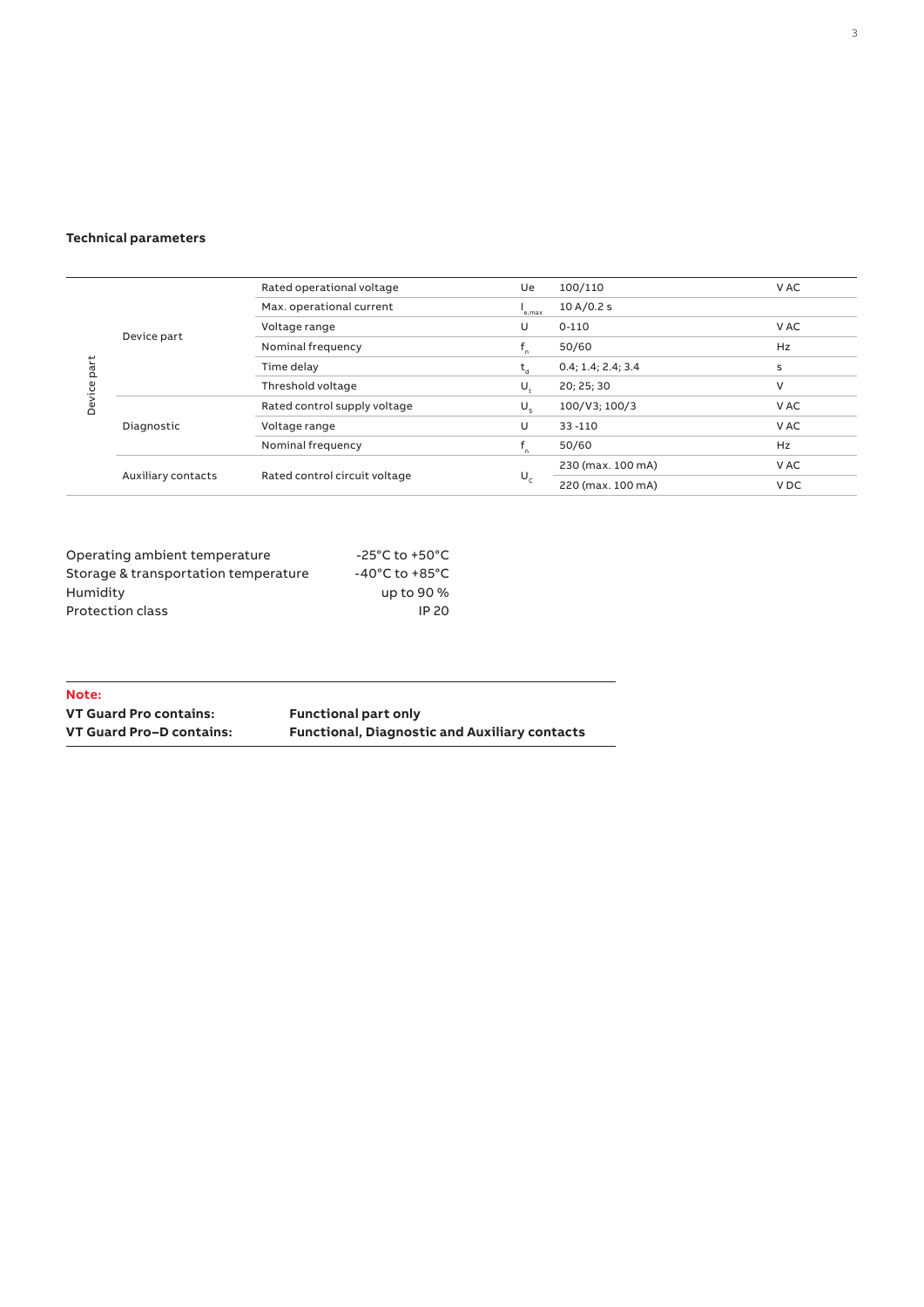# **Dimensional Drawing**